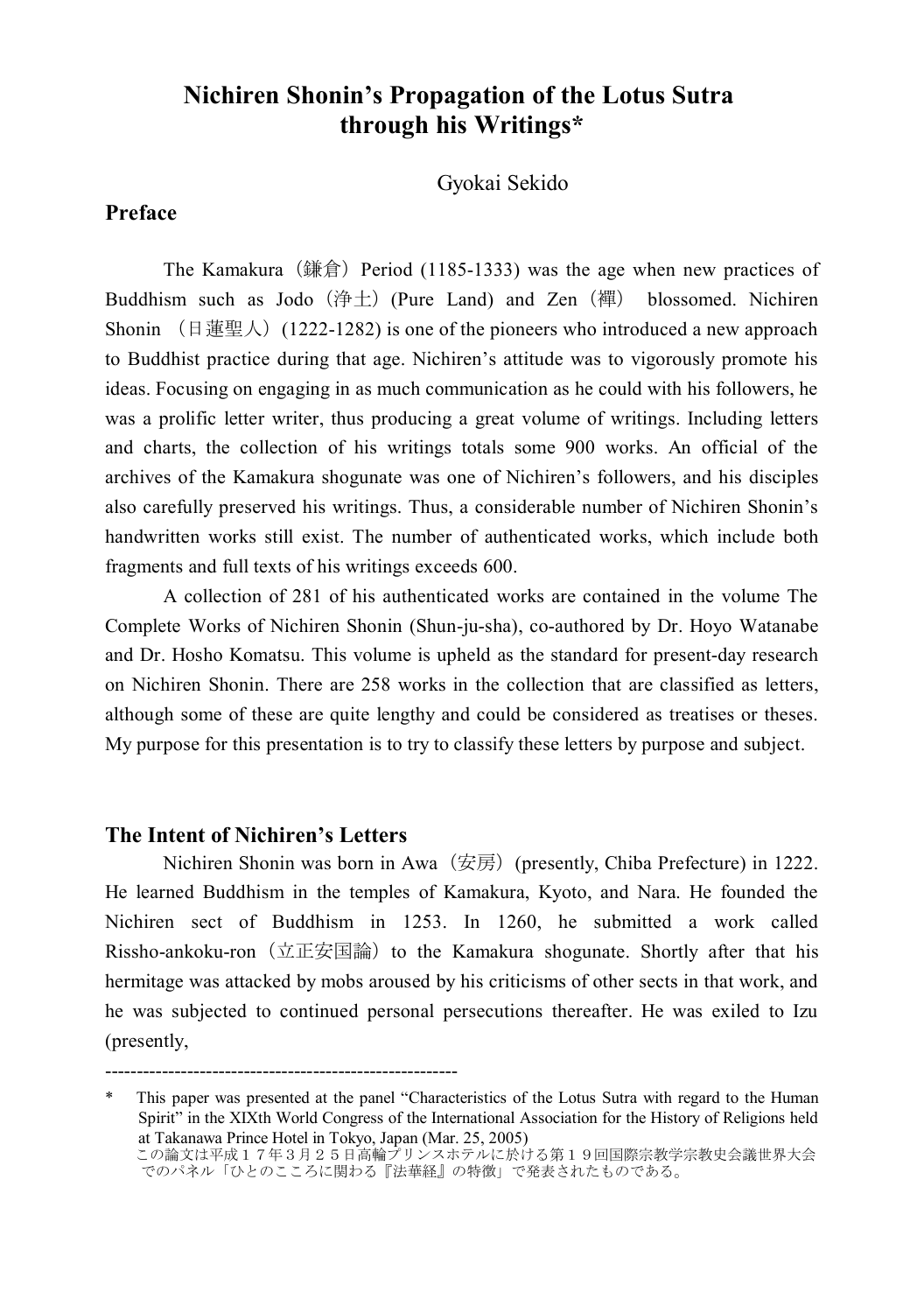Shizuoka Prefecture) in 1261. After his return to his homeland in 1264, he was again subjected to personal attacks.

He was again exiled, this time to Sado (佐渡) Island (Niigata Prefecture), in 1271. After he received a pardon in 1274, he held many discussions with the leading figures of the shogunate in Kamakura, and, following that, he retired, taking up residence at Mt. Minobu  $(\frac{1}{2} \mathcal{F})$ . Nichiren passed away in 1282 in Ikegami (池上) (presently the Metropolis of Tokyo) at the age of 61.

For this project I researched 258 of Nichiren's letters written between 1253 and 1281. A chronological classification of these works within three 10-year periods revealed few writings within the first period, 1253-1262. His output gradually increased within the middle period, 1263-1272, and he was most prolific in his writings during the last period, 1273-1282, while he was in retirement at Mt. Minobu. The letters were then classified, as follows, according the their discerned subjects or purposes (Table 1).

- 1) Writings on the Rissho-ankoku-ron (立正安国論) . In this seminal treatise submitted to the Kamakura shogunate in 1260, Nichiren strongly promoted faith in the Lotus Sutra while criticizing other sects. It was an important step for him as a religious leader. He drew particular attention to a line from the "Senjaku-shu (選択集)," a work by Honen (法然), founder of the Jodo (浄土) sect. The part in question read, "sha-hei-kaku-hou" (捨閉閣 抛) (all sutras except the Jodo Sanbu-kyo (浄土三部經) [the three main sutras of the Jodo faith] can be disregarded). Nichiren, as champion of the Lotus Sutra, vigorously challenged this statement. The older established sects, especially Jodo, perhaps regarding Nichiren as a noisy upstart, resented Nichiren's brazen challenge. Moreover, several important figures within the shogunate were followers of the Jodo sect. As a result, Nichiren was subjected to prolonged persecution. There are twelve letters with Rissho-ankoku-ron as the main focus.
- 2) Discussion of Other Works: Several letters written by Nichiren after 1263 contain references to, or are discussions of, other works of his, notably the Kanjin-honzon-sho (観心本尊抄).
- 3) Letters requesting books: In these letters, which span all of the time periods, Nichiren asks his followers to bring him works for reference, indicating his desire to accumulate reference materials for his research and writings.
- 4) Letters on the subject of being persecuted: In those days an attack upon Japan by Mongolia was feared imminent. Because of this, the shogunate was making efforts to maintain calm within the nation in preparation for the expected foreign invasion. At that time, Nichiren's sect was rapidly expanding, and at the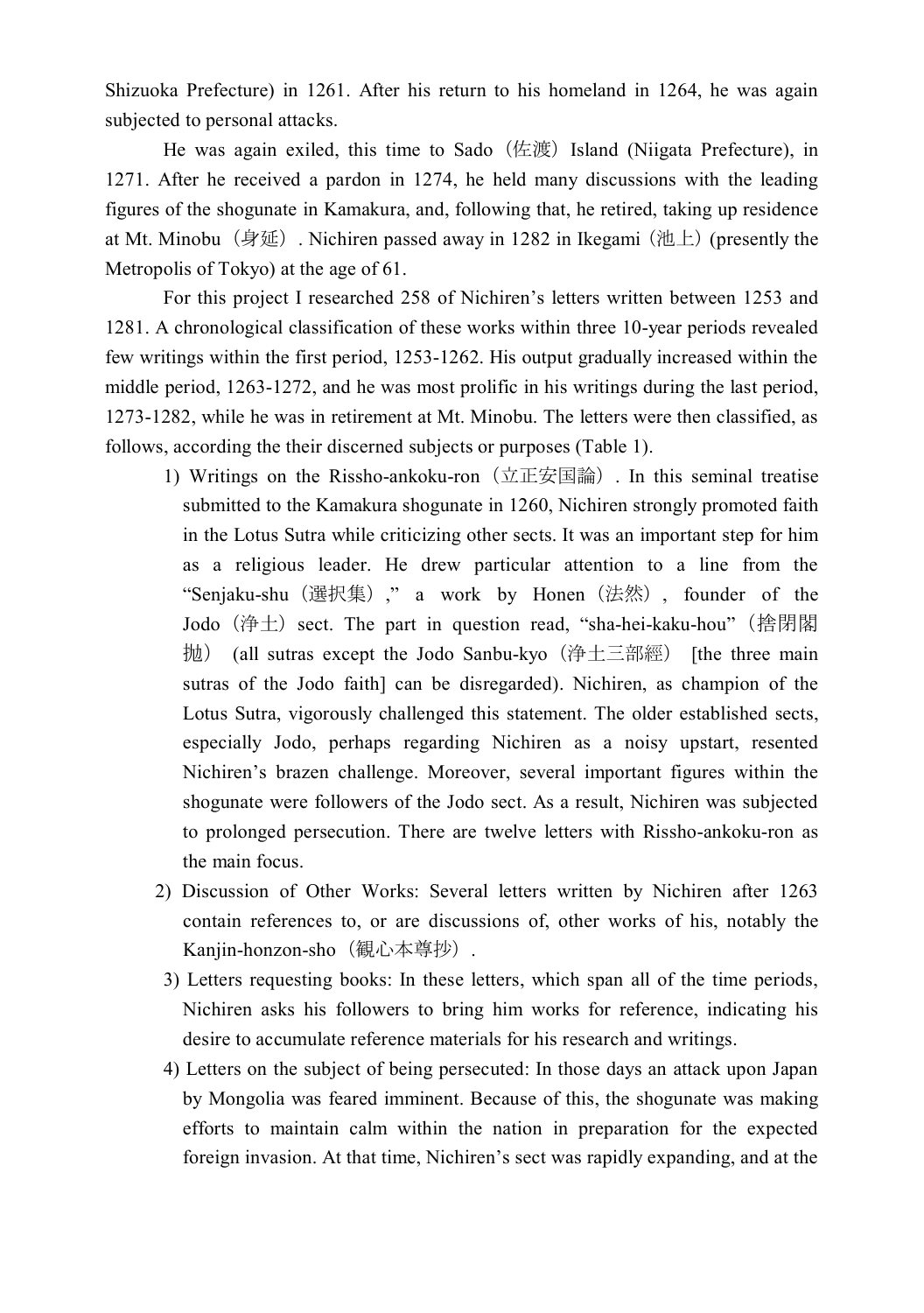same time it was experiencing criticism from other sects. The shogunate, unnerved by the unrest seemingly generated by Nichiren, exiled him to Sado Island in 1271. Letters mentioning the banishment increased during that time. His lay followers and disciples were ferociously attacked at Atsuhara (熱原) (presently, Shizuoka Prefecture) in 1279, and after that event, several letters of encouragement to his disciples appear.

- 5) Letters about disputes with other sects: Nichiren's followers and disciples were often in confrontations and disputes with other sects. In his letters concerning these matters he gave advice in great detail, counseling his followers to avoid private disputes in order to minimize misunderstandings.
- 6) Status reports: Nichiren wrote many letters detailing his environment and living situation after he retired to Mt. Minobu in 1274.
- 7) The state of Japan and natural disasters: There are many letters sent from Mr. Minobu dealing with the correlation Nichiren perceived between unwholesome societal trends and natural disasters.
- 8) Traditional letters of New Year Greetings.
- 9) Guidance in religious life: When his followers presented Nichiren with gifts and materials, they often attached letters asking questions of him regarding faith and practice. These letters are his responses to those questions.
- 10) Attainment of Buddhahood by a woman: It is expounded in the 12th chapter of the Lotus Sutra that a woman attains Buddhahood. In his letters addressed to women, Nichiren assures them of the attainment of buddhahood. These letters were most likely written in response to questions raised by women on this issue
- 11) Criticisms: Nichiren often criticized other sects in his letters. Letters of this kind may have been addressed to believers who had converted from other sects.
- 12) Official Decorum: Letters in which Nichiren gives his disciples, pupils, and lay followers suggestions regarding behavior at Court.
- 13) Illness: There are many letters addressed to followers who are suffering from illnesses. Nichiren generally advises them to receive medical treatment and maintain their faith in the Lotus Sutra.
- 14) Letters of Consolation: There are many condolence letters to followers who suffered the loss of loved ones—responses to the expressed grief of wives who lost their husband and families who lost beloved children.
- 15) Family conflicts: There are numerous letters discussing family problems. A particular example, discussed later, relates to brothers from a samurai family who were disowned by their father over the matter of faith and the restoration of harmony in the family through Nichiren's guidance.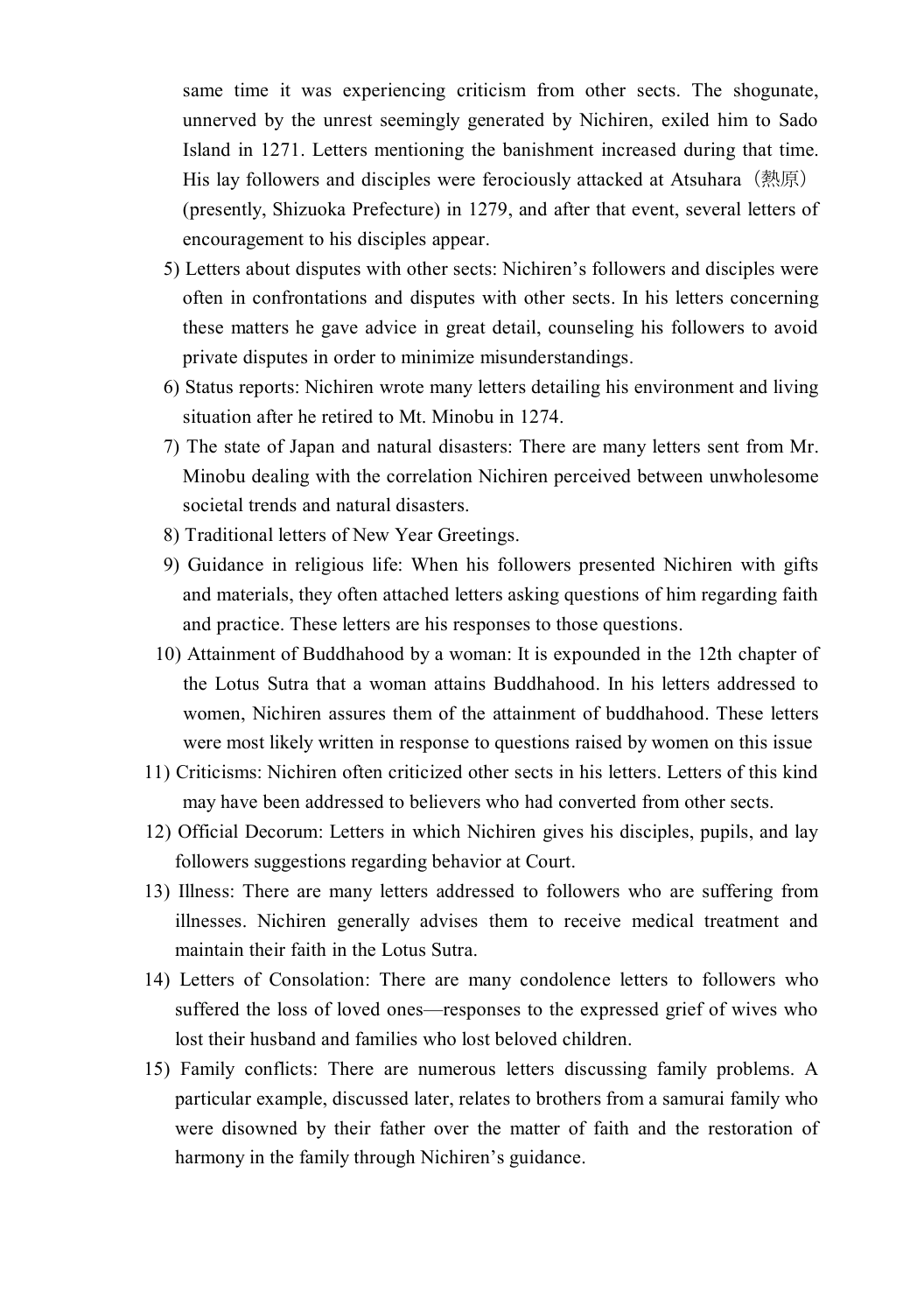- 16) Expressions of gratitude: Giving evidence to the fact that lay followers often visited him at Mt. Minobu, there are many letters in which Nichiren offers his appreciation for these visits.
- 17) Memorial Services and Unlucky years: There are many letters in which he gives guidance about memorial services, including specific details of how the services are to be conducted. One letter seems to be in response to a woman's question concerning an unlucky year ("yakudoshi $(E \oplus E)$ ", traditionally considered as years to be especially careful to avoid crises because of a time of weakening of the body and spirit; for men, the 42nd year, for women, the 33rd year).
- 18) Employment concerns: Given the time of the Kamakura Period, there were many worries about relationships between lords and retainers , and Nichiren often wrote to followers to give them counsel on how to overcome worries about their work situations.
- 19) Financial concerns: One of the three letters on this subject reveals that Nichiren prepared some relief money for a follower whose life was difficult. Another shows that a woman borrowed traveling expenses from him in Sado.
- 20) Others: A letter to a disciple who forgot a sutra, and a letter requesting a disciple to send him kimonos.

# **Examples of Letters**

### **1) Writings on the Rissho-ankoku-ron:**

#### **Kingodono-gohenji**( 金 吾 殿 御 返 事 ) **(1270)**

In this letter Nichiren tells of the success of a Dharma meeting at a memorial service of T'ien-t'ai  $(\overline{K} \triangleq)$ . An official correspondence that came from Mongolia in 1268 initiated a crisis and a foreign invasion. Nichiren had predicted the invasion in the Rissho-ankoku-ron. In this letter he emphasizes the truth of his prophecy, and he declares that he immediately sent letters to the leading figures of the Kamakura shogunate requesting a debate with other sects.

### **2) Discussion of Other Works:**

#### **Shotou-siji-gosho**( 正 当 此 時 御 書 ) **(1273)**

After the official correspondence came from Mongolia, Nichiren was banished to Izu ( $\overline{p}$  ) and Sado. Following his persecution, he became determined to finally express all of the sincere beliefs that he had not yet spoken of. He wrote the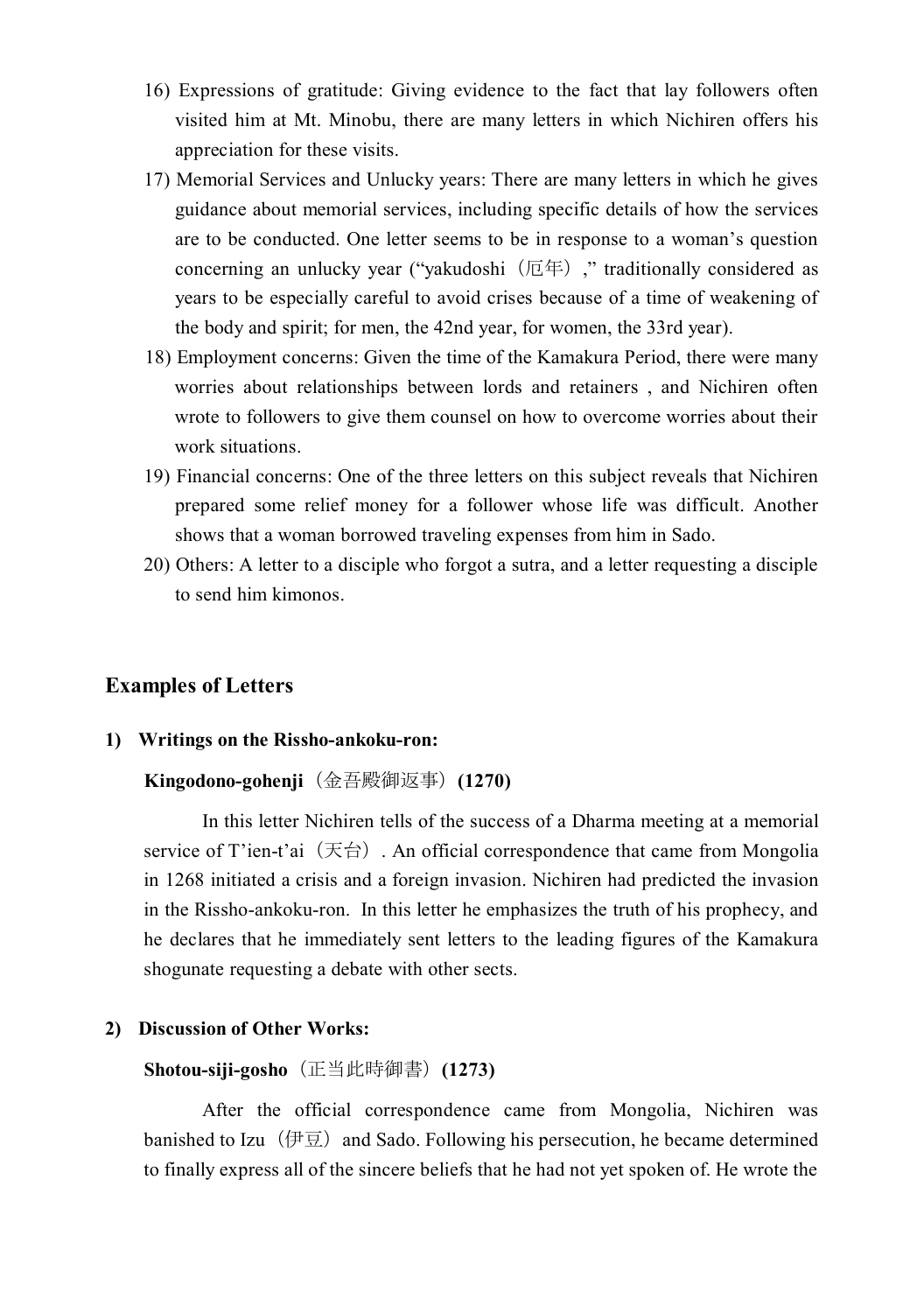Kanjin-honzon-sho (観心本尊抄) in Sado, and this letter is a request for that work to be read. The thesis is a revelation of his religious development up to that time.

#### **3) Letters requesting books:**

### Juju-bibasha-ron-tazune-idashi-gosho (十住毘婆沙論尋出御書) (1259)

Nichiren asks his followers to bring him works of the Jodo sect for reference, indicating his desire to accumulate reference materials for his research and writing of the Rissho-ankoku-ron.

### **4) Letters on the subject of being persecuted:**

### Toki-dono-gohenji (土木殿御返事) (1271)

This letter gives minute details of the conditions of his banishment to Sado. Nichiren was arrested on September 12, and on September 13 he was taken to the site of execution by decapitation to have his death sentence carried out. He managed to avoid execution and he wrote this letter on September 14.

Nichiren stayed in Echi (依智) City of Sagami (相模) (presently, Atsugi City in Kanagawa Prefecture) for a while and wrote a letter in which he predicted that those who believed in the Lotus Sutra were bound to be persecuted. He expresses the joy of a practice through which prophecies could be fulfilled.

### **5) Letters about disputes with other sects:**

### **Gyobin-sojo-goetsu** (行敏訴状御会通) **(1271)**

The priests of various sects such as Ryokan  $($ 良観 $)$  (a sect of religious precepts) accused Nichiren. This letter is a petition against that suit. The priests criticized the acts of Nichiren and his disciples point by point. They specifically accuse Nichiren of making the Lotus Sutra the champion of Buddhist sutras, and of criticizing other sects. Nichiren rebutted the points of the Ryokan's criticism one by one.

### **6) Status reports:**

#### **Ajichi-shufuku-gosho**( 庵 室 修 復 書 ) **(1277)**

This letter was sent to a lay follower in the winter of this year. The temporary hermitage of Nichiren was completed in 1274, but it had suffered damage over the ensuing four years. Pillars had rotted away, and the walls of the four sides crumbled.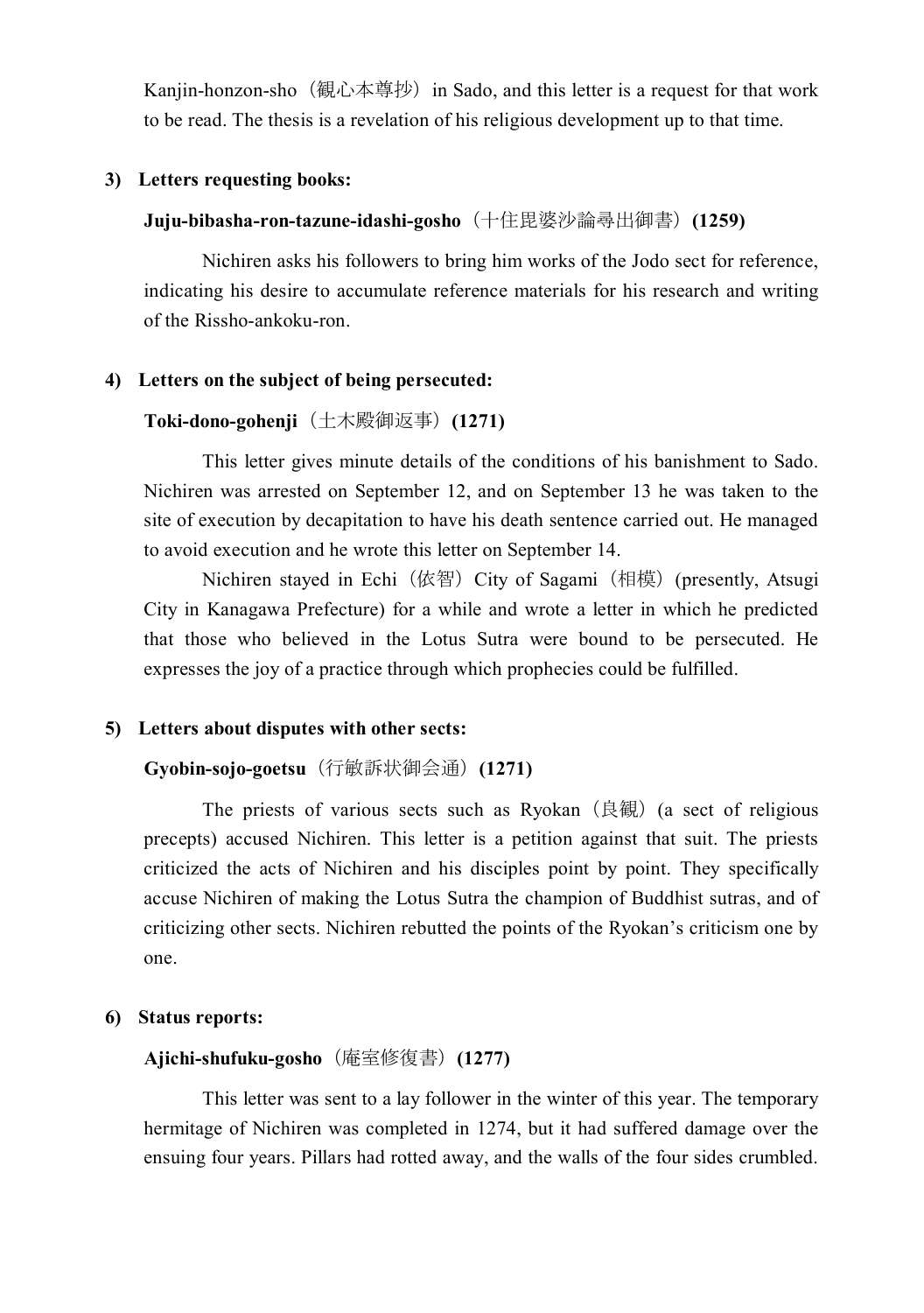So, he initiated repairs to it in the winter of 1277 with the cooperation disciples and lay follower's. The letter tells Mr. Nanbu, a feudal lord at Mt. Minobu, of the status of the repairs.

#### **7) The state of Japan and natural disasters:**

#### **Taifu-gosho** (大風御書) (1281)

Gale-force winds struck Kamakura on April 12 of 1274, and strong winds blew in Kamakura on April 28 of the same year as well. Nichiren inquires about the extent of damages in this letter. He also asked about how the people of Kamakura thought and felt about this natural disaster. People in those days considered natural disasters to be signs of upcoming misfortune. It seems that Nichiren was thinking about comparing the strong winds of 1274 with signs of the Mongolian attack.

#### **8) Traditional letters of New Year Greetings:**

### Haruno-hajime-gosho (春の始御書) (1282)

In this New Year's greeting that Nichiren wrote to a follower he says that it is joyful that the New Year begins with flowers in full bloom, and writes that the joy is the same as that of the brilliant shining of the full moon.

#### **9) Guidance in religious life:**

#### **Hokyo-hojuji** (宝軽法重事) (1276)

A letter sent from Mt. Minobu by Nichiren to Mr. Nishiyama, who lived at the base Mt. Fuji. Mr. Nishiyama was a feudal lord of Nishiyama  $(\text{西 } \mu)$  (Shizuoka Prefecture, Fuji area) who, along with his wife, held Nichiren in great esteem. Nichiren wrote, "Treasures are light, but that Buddha-Dharma is heavy." He says that Buddha-Dharma is more important than gold and silver, and that the Lotus Sutra is the most important, even in Buddha-Dharma. He also says that the 16th chapter, "Nyorai-juryou-hon (如来寿量品)," is the most important of the Lotus Sutra. He recommends the eternal Buddha to Mr. Nishiyama and that he apply himself actively to the faith as the object of worship.

#### **10) Attainment of Buddhahood by a woman:**

Hokke-daimoku-sho (法華題目鈔) (1266)

This letter was written at Seicho-ji, the temple of Nichiren's birthplace. It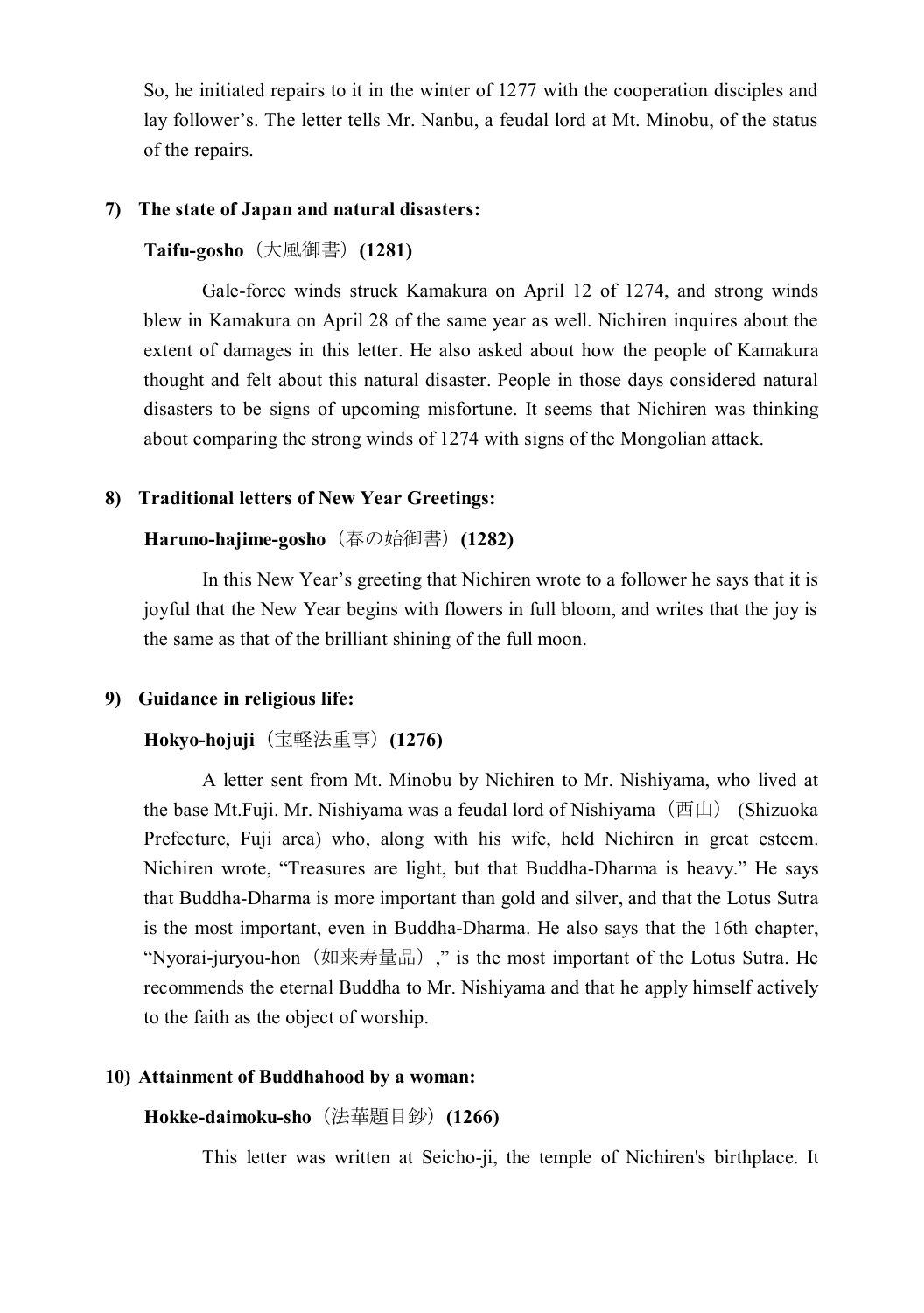appears that this letter was written to a woman, for Nichiren writes that it is possible for a woman to become a Buddha, based upon chapter twelve of the Lotus Sutra. The Lotus Sutra asserts that all people have the Buddha nature i.e., the possibility to become a Buddha. Despite the fact that the status of women was low in the Kamakura era, Nichiren firmly asserted that women could attain buddhahood. Because of this, many female believers sympathized with his teachings.

**Sennichi-amagozen-gohenji**(千日尼御前御返事)(1278)

This is a letter to the wife of Abutsu-bo  $(\overline{m}/\sqrt{m})$ , who had become a follower of Nichiren when was banished to Sado Island. Abutsu-bo traveled the great distance from Sado to Mt. Minobu to visit Nichiren on three occasions. On at least one occasion he brought along a letter from his wife to Nichiren. From the text of Nichiren's response, it can be surmised that her letter contained questions about the Lotus Sutra's doctrines. In the letter he answers her questions, praises the couple's faith, and expresses appreciation for the pains taken by Abutsu-bo to visit him.

#### **11) Criticisms:**

## **Ota-dono-gari-gosho** (太田殿許御書) (1275)

A letter sent from Mt. Minobu by Nichiren to Mr. Ota, one of the Nichiren's leading lay followers. Nichiren criticized the Shingon-mikkyo (真言密教) in this letter because Mr. Ota was originally a Shingon-mikkyo follower.

### **11) Official Decorum:**

#### **Monchu-tokui-sho** (間注得意鈔) **(1269)**

Mr. Toki and two other lay followers were called to the civil court of the shogunate in May of 1269. Nichiren sent this letter to them at that time. It seems that a matter of Buddha-Dharma was in the background, aside from the matter of the main issue of judgment. Nichiren gives the three people strict instructions about language, attitude, and movement at the court, and suggests that they don't act emotionally.

#### **12) Illness:**

### **Nanjo-hyoe-shichiro-dono-gosho** (南條兵衛七郎殿御書) (1274)

A letter sent by Nichiren to Mr. Nanjo (a Samurai and lay follower) inquiring about his illness. Nichiren suggests that he maintain strong faith in the Lotus Sutra to get over the illness. Mr. Nanjo was at a loss because there was a person close to him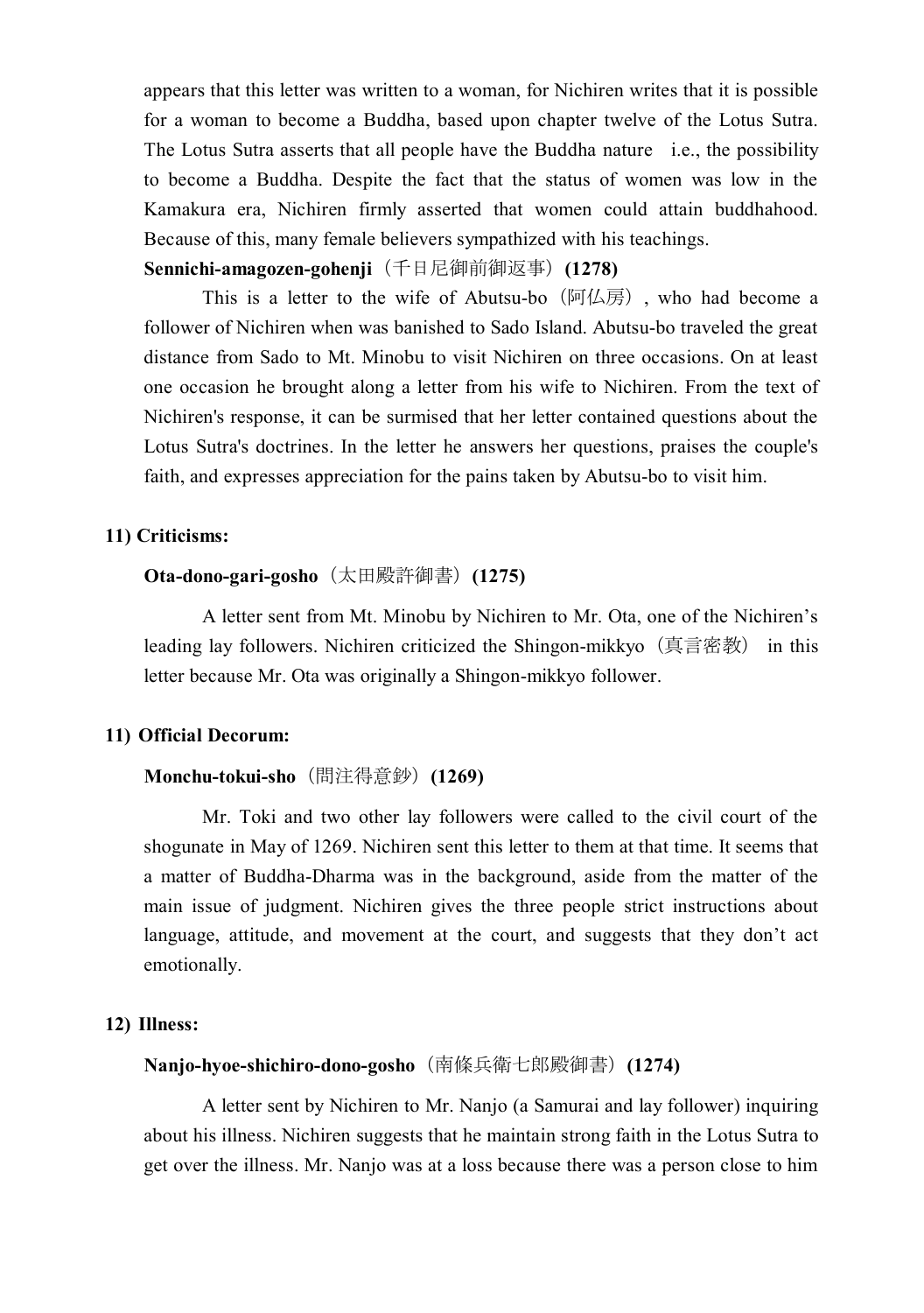who was a Jodo (浄土) (Pure Land) follower. Nichiren said that Mr. Nanjo should take the Buddha's instruction as a foundation rather than Amitabha's. He then states that the Lotus Sutra is the most sacred book of Buddhism. He says that life after death is promised by the faith in the Lotus Sutra.

#### **13) Letters of Consolation:**

#### Uenodono-haha-amagozen-gohenji (上野殿母尼御前御返事) (1280)

This letter was addressed to the wife of Mr. Nanjo (refer to example No.13). She lost a husband when she was young, although at that time she was pregnant and gave birth a to second son after the husband's death. Her sorrow was great because this child died as a sixteen-year-old youth. She sent materials to Nichiren at Mt. Minobu on the occasion of that child's 49th day memorial service. Nichiren writes that he can't believe that the child, who he was expecting to be follower of the faith, had died, as though it were a dream. But, he offers consolation to her by saying that the child is resting peacefully in the wonderful world of the eternal Buddha.

#### **14) Family conflicts:**

#### **Hyoe-sakandono-gohenji** (兵衛志殿御返事) (1278)

This is a letter sent to the Ikegami brothers, in which Nichiren tells about his life on Mt. Minobu and discusses the revived relationship between the brothers and their father. Estranged over the matter of faith, the family had been reconciled under Nichiren's guidance. In appreciation, the brothers sent a heavy cotton kimono and money to Nichiren at Mt. Minobu. This is Nichiren's letter expressing his gratitude. He praises the pious act of the offerings made from time to time by the Ikegami family. He writes that it is especially cold on Mt. Minobu, and that he is suffering from a chronic gastro enteric illness that has worsened since the end of the previous year, along with diarrhea that seems endless. Expressing his appreciation for the warm clothing sent by the family, he says that he feels better when he wears them. He also complains that there are always some 40 to 60 people in residence at his hermitage, a situation that doesn't allow him quiet study time. Finally, he tells of his happiness that the relationship between father and brothers was harmoniously resolved.

#### **15) Expressions of gratitude:**

**Mushi-mochi-gosho** (十字御書) **(1278)**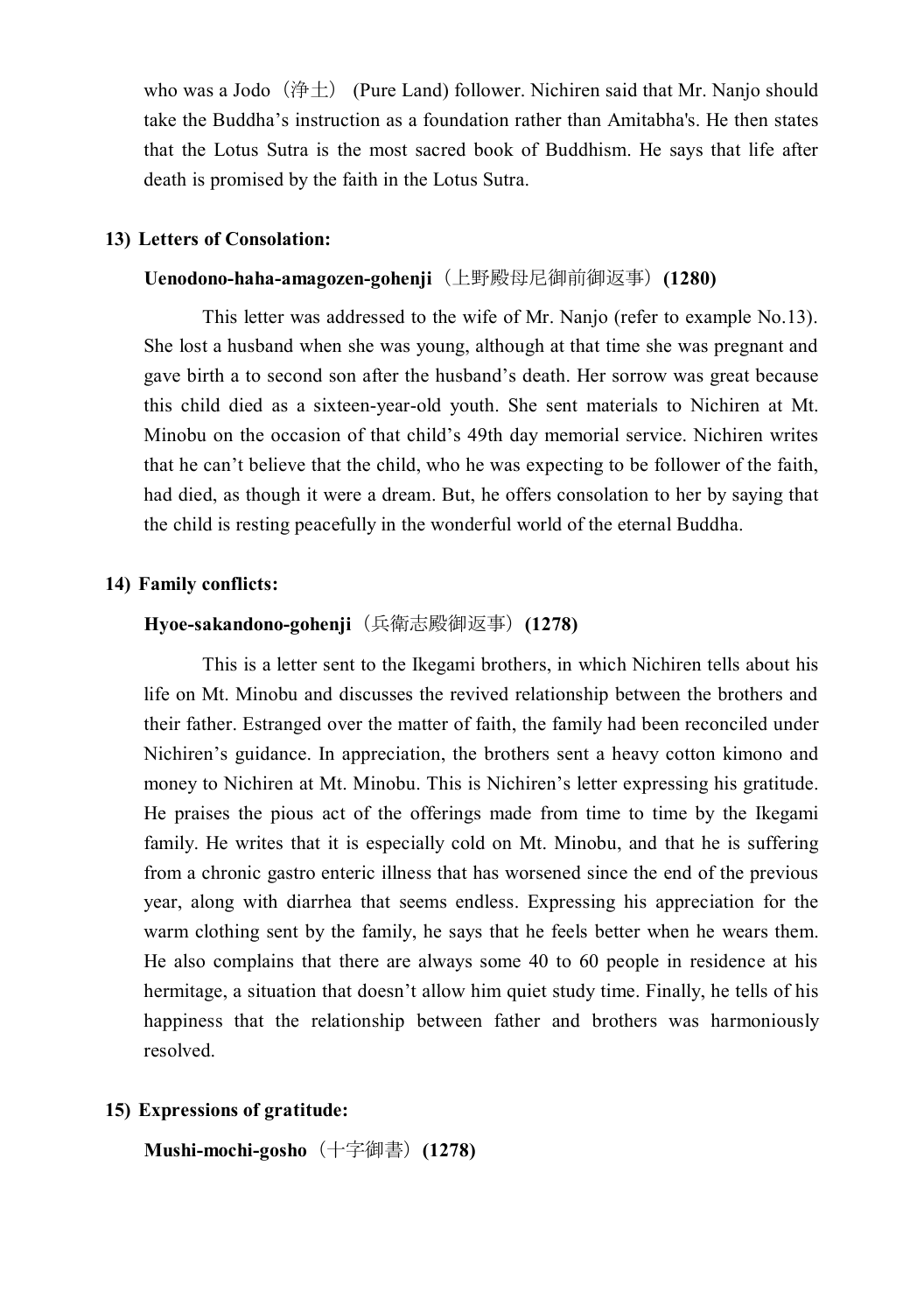"Mushi-mochi" ( 蒸 餅 ) is steamed rice cake. This is a letter of thanks to a lay follower who sent some to Nichiren at Mt. Minobu as a humble New Year's offering. These rice cakes are traditionally used for New Year's celebrations at Buddhist temples in Japan. Priests recite sutras in the temples after rice cakes and other foods are offered to Buddha. This letter is a confirmation that the offering of rice cakes to the temple was part of his sect's practice in the Kamakura period.

#### **16) Memorial Services and Unlucky years:**

### **Mokuenizo-kaigen-no-koto** (木絵二像開眼之事) (1273)

This letter is addressed to a lay follower named Shijo Kingo. It seems that he planned to carve an image of Buddha out of a tree. Buddha has 32 special characteristics , one of which is that he has a beautiful voice. Wooden images cannot speak in a beautiful voice, therefore one of the important characteristics would be missing in such an image of Buddha as an object of worship. Nichiren guides him by saying the image would be fully adorned with all 32 characteristics if the Lotus Sutra were placed in front of it.

#### **17) Employment concerns:**

#### **Sushun-tenno-gosho** (崇峻天皇御書) (1277)

This is a letter of thanks from Nichiren to Shijo Kingo (四条金吾) for his kindness in sending kimono, money, persimmons, pears, and seaweed. Kingo was in conflict with his colleagues and had been suspended from his duties as attendant to his lord, and had had his possessions confiscated over the matter of faith. However, because of his medical knowledge, he was ordered to resume his attendant duties when his lord became ill. As his treatment of the lord went well, his suspension was lifted and he was restored to good graces. He had reacquired the lord's trust under the guidance of Nichiren.

#### **19) Financial concerns:**

### **Ichinosawa-nyudo-gosho** (一谷入道御書) (1275)

Nichiren was at the mansion of Nyudo Ichinosawa in the latter part of his banishment to Sado. He watched Nichiren, and also gave him advice on agricultural techniques .One day, a nun visited Nichiren from Kamakura, but her money had run out. Nichiren made a promise to give a Lotus Sutra to Ichinosawa if he could borrow some money from him. But Ichinosawa gave the Lotus Sutra to his grandmother who